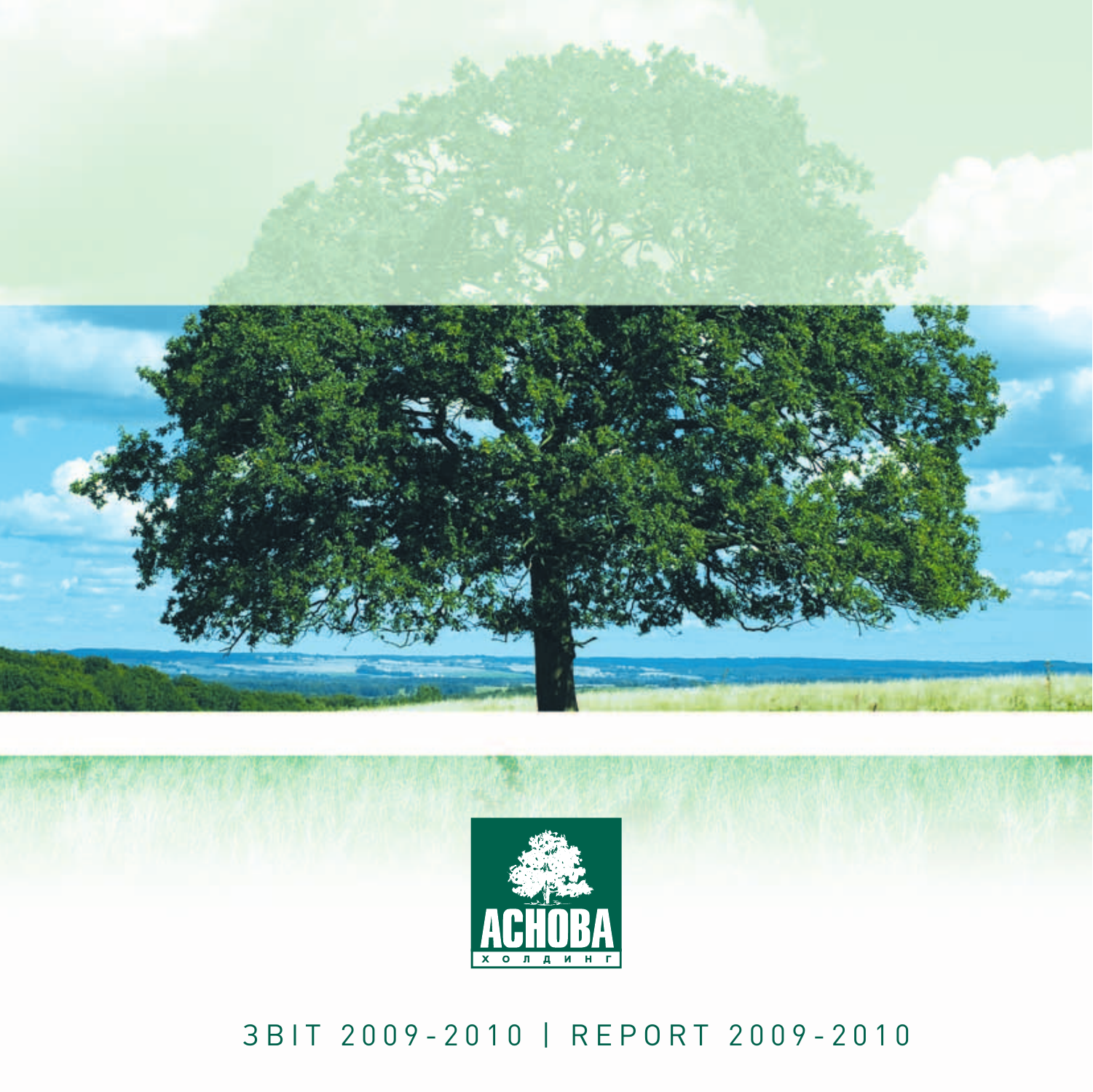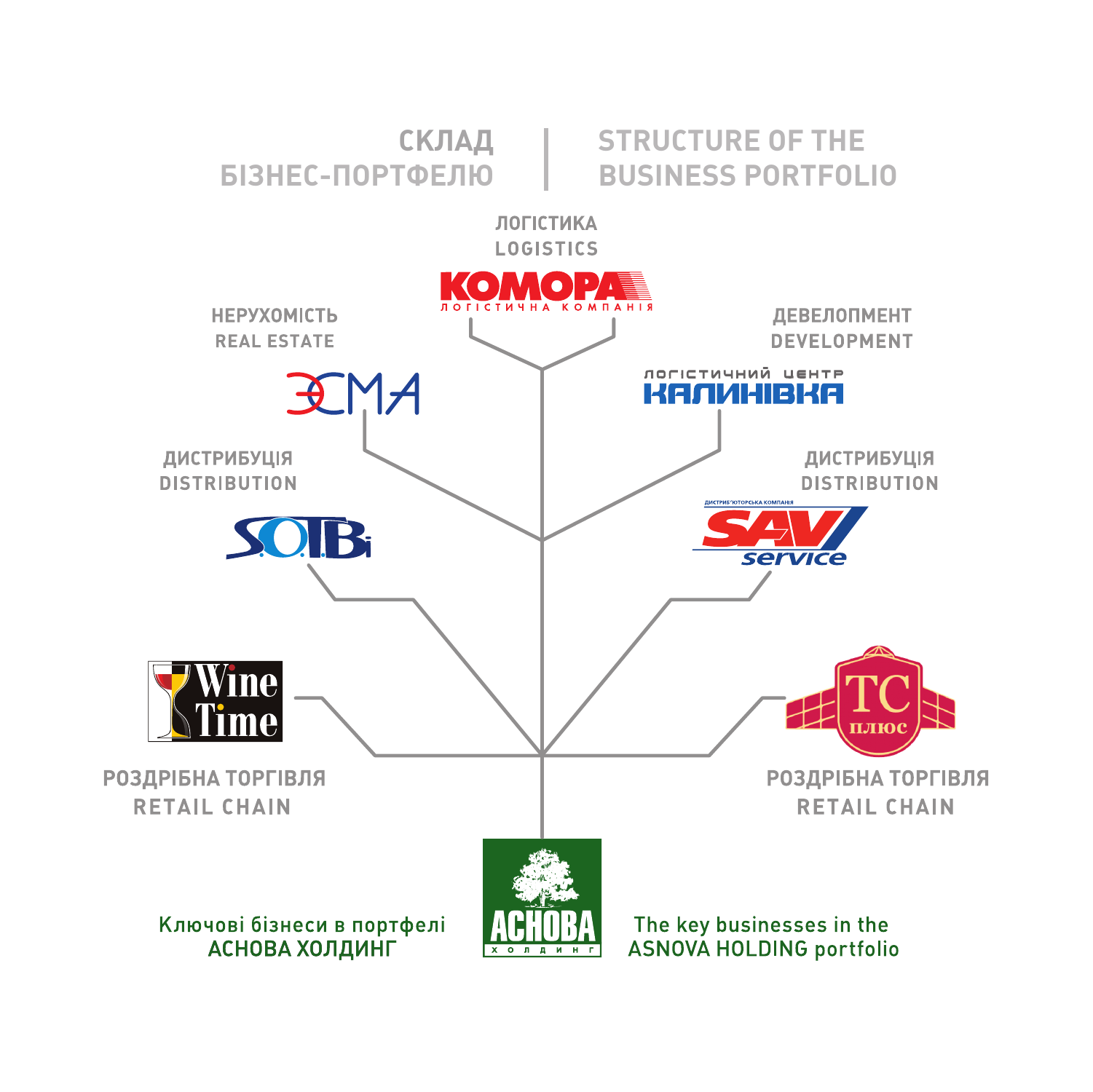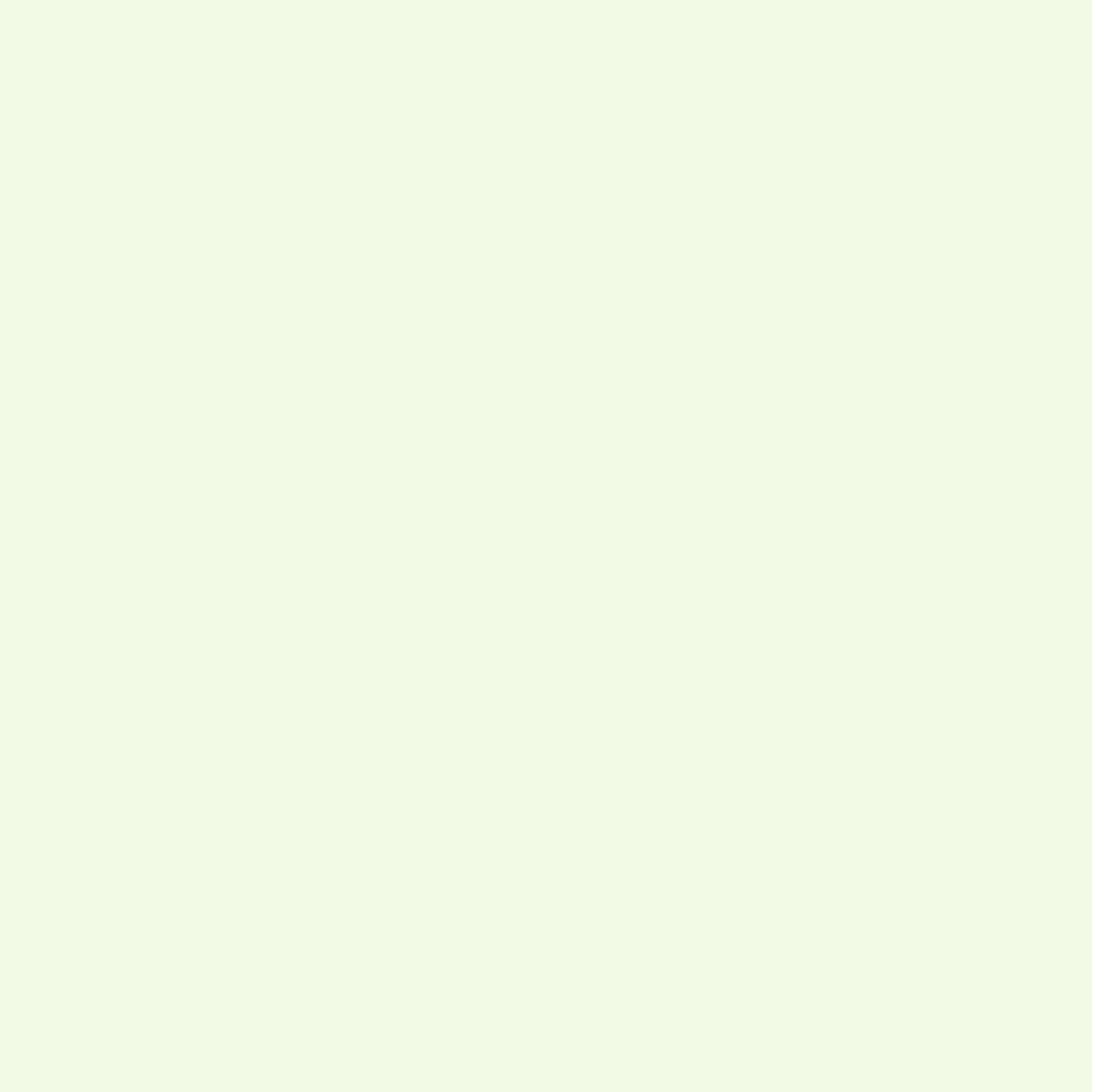## **| ЗМІСТ CONTENT**

| Звернення Президента                   | $\sqrt{ }$ | President's Speech                              | $\sqrt{ }$ |
|----------------------------------------|------------|-------------------------------------------------|------------|
| Звернення директора                    | $\circ$    | Director's Speech                               | 9          |
| Огляд діяльності компаній,             |            |                                                 |            |
| що входять до складу АСНОВА ХОЛДИНГ    | $11$       | Activity review of the ASNOVA HOLDING companies | 11         |
| Коротка інформація по бізнес-напрямках | 12         | Brief information on business sectors           | 12         |
| Деякі події 2009-2010 років            | 14         | Some events of 2009-2010                        | 14         |
| Капітал та прибуток                    | $17\,$     | Equity and Profit                               | 17         |
| Контакти                               | 20         | Contacts                                        | 20         |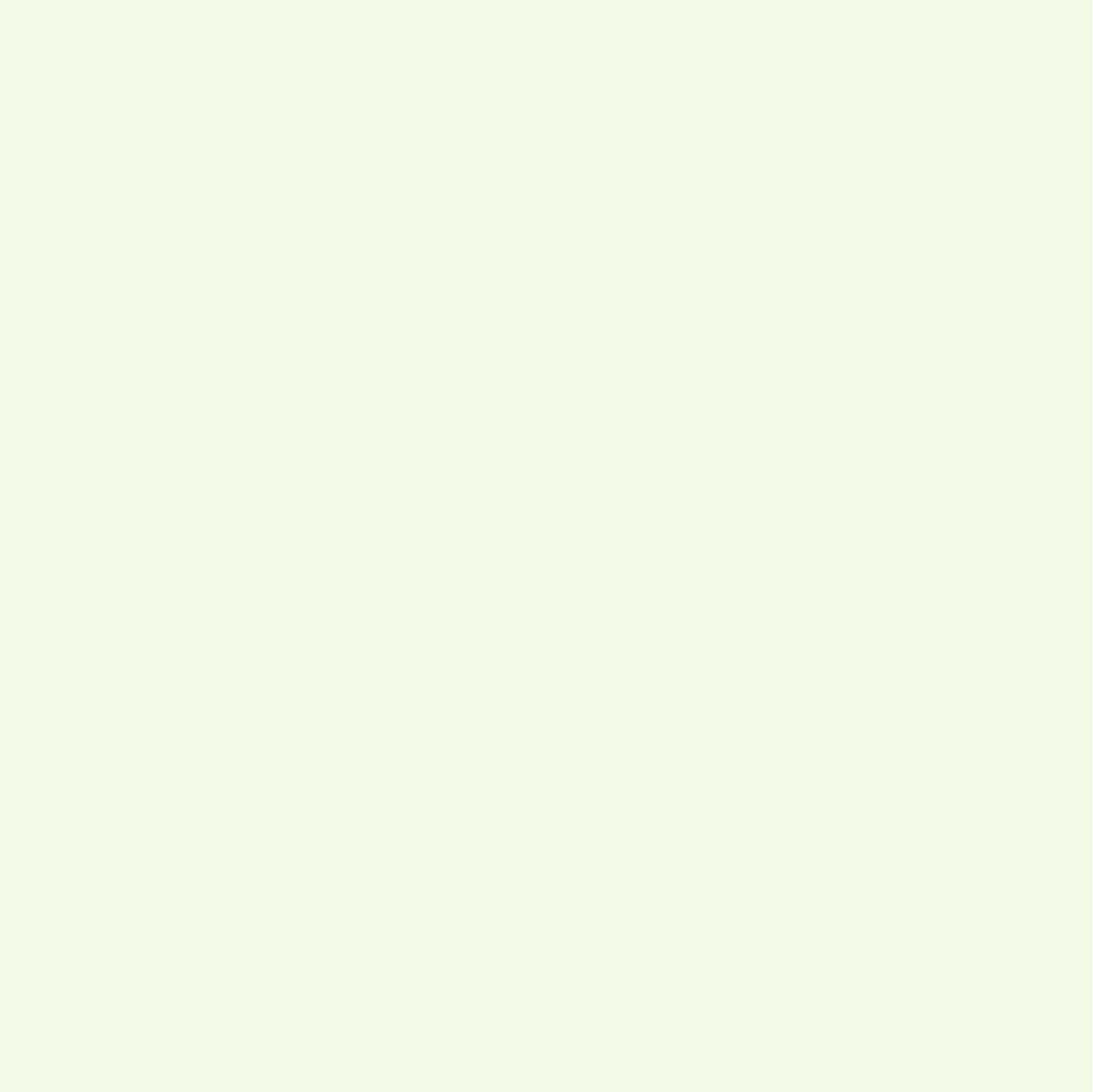### **| ЗВЕРНЕННЯ ПРЕЗИДЕНТА PRESIDENT'S SPEECH**

### **Шановні друзі, партнери, колеги!**

2010 рік – це рік нашого вісімнадцятиріччя! З перших днів існування компанії керівництвом було прийнято стратегічно важливе рішення - вести бізнес чесно і відкрито. Озираючись назад, ми з впевненістю можемо сказати, що вибрали правильний шлях свого розвитку.

Прозорі виплати в державну казну, соціальна захищеність персоналу, щорічний зовнішній фінансовий аудит є важливими показниками ведення нашого бізнесу.

2009-2010 фінансовий рік відкрив нові можливості для нашого розвитку і укріплень позицій на вітчизняному ринку. Вагомим кроком для нас стало розширення дистрибуції світового виробника Procter & Gamble на територію Східної України. Багаторічні партнерські стосунки є доказом того, що нам довіряють.

З гарним настроєм, відмінною роботою і стабільними показниками ми дивимось в завтрашній день.

Компанія може бути успішною тільки з успішними людьми: професійними, яскравими і самодостатніми. На сьогодні в холдингу працюють більше ніж 5 000 чоловік.

### **Dear friends, partners, colleagues,**

2010 is the year of our eighteenth anniversary! From the first days of existence of the company, its management took a strategically important and correct decision to do business fairly and openly. Looking back, we can say with confidence that we've chosen the correct way of development.

Transparent payments in National Treasury, social security of the personnel and annual external audit – are important guarantees of our stability and growth.

2009-2010 opened up new possibilities for our development and strengthening of positions in the domestic market. Distribution expansion of the global manufacturer Procter & Gamble in Eastern Ukraine was of significant importance for us. Long lasting partners' relationships prove our trustworthiness.

We look to the future with optimism, proficiency and stable indicators.

The company can be successful only with successful people: professional, bright and self-sufficient. For the present time there are over 5,000 people working in the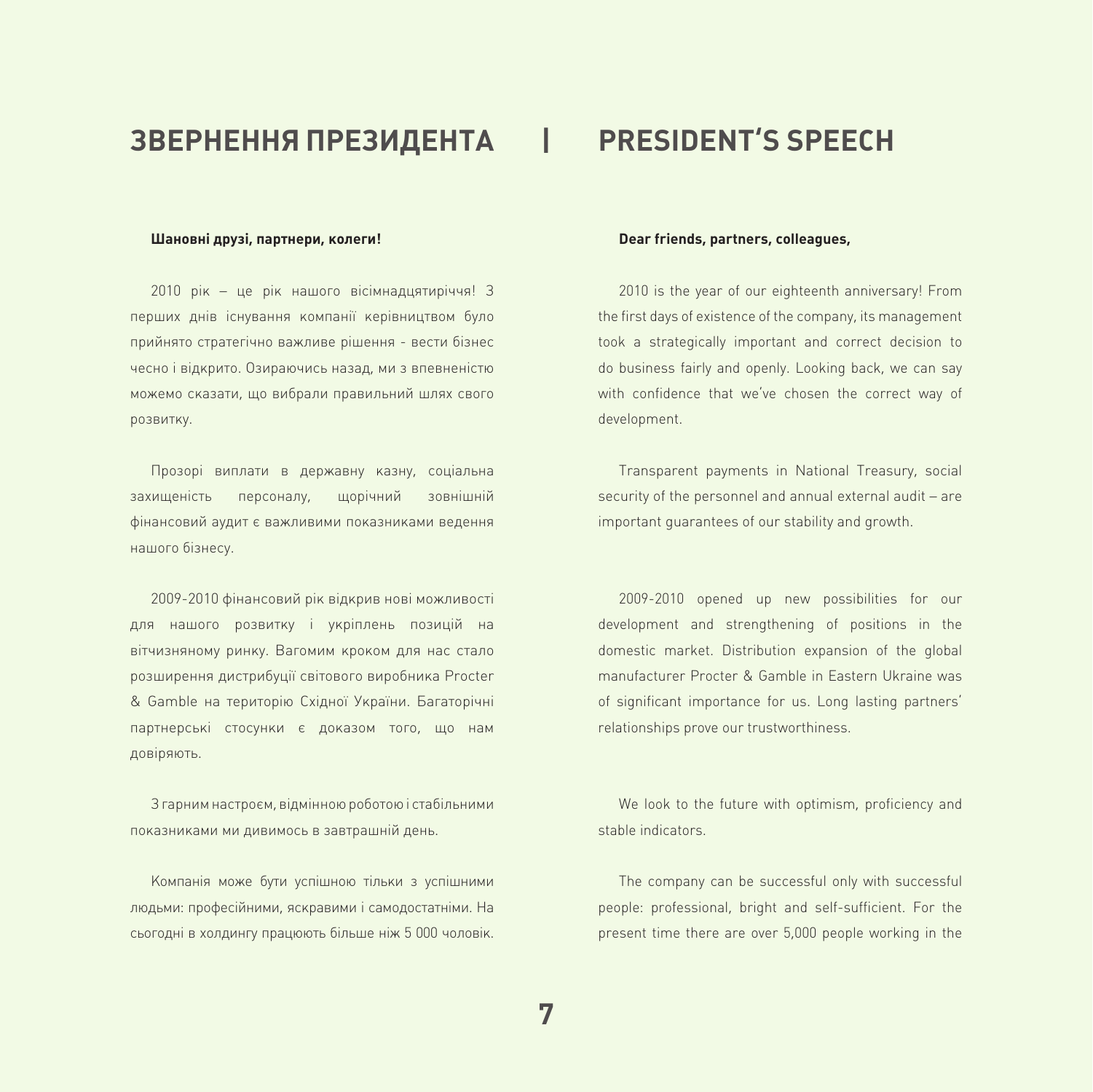## **| ЗВЕРНЕННЯ ПРЕЗИДЕНТА PRESIDENT'S SPEECH**

Ми впевнені, що люди – це найбільша коштовність нашого бізнесу.

Разом з нами виросло ціле покоління талановитої молоді. В компанію вже приходять працювати діти наших співробітників. Ми бачимо майбутнє нашої компанії. І це говорить само за себе…

Ми розділяли і розділяємо загальнолюдські цінності. Ми відкриті для суспільства, ми відкриті для ринку, ми відкриті для співпраці з метою подальшого розвитку нашої країни.

holding. We are sure that people are the most precious assets of our business.

The whole generation of talented young people grew up together with us. And now the children of our employees come to work in our company. We see the future of our company. And it speaks for itself…

We've been sharing the general values and we still do. We are open for the market, we are open for a society, and we are open for everyone in business for cooperation and achieving the aim of our country's further development.

З повагою, Президент АСНОВА ХОЛДИНГ Анатолій Строган

 $\overline{\mathcal{L}}$ 

With kind regards, President of ASNOVA HOLDING Anatoliy Strogan,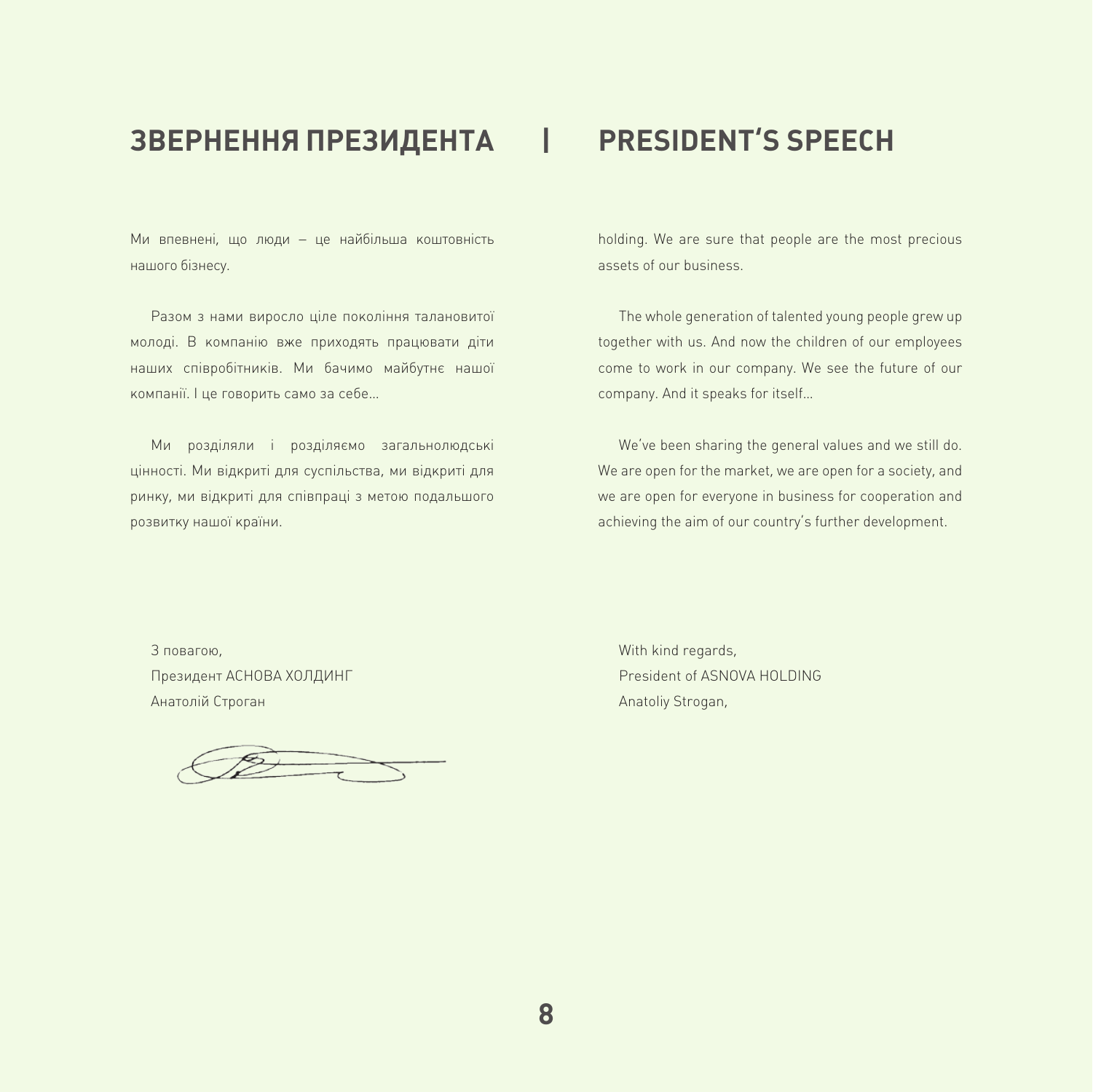### **| ЗВЕРНЕННЯ ДИРЕКТОРА DIRECTOR'S SPEECH**

### **Шановні колеги і партнери!**

Минулий рік у черговий раз засвідчив, що бізнес нашої компанії побудований на людях і тільки на людях. Саме вони роблять нашу компанію унікальною. І ця унікальність є основою наших майбутніх звершень.

Щоб мої слова не виглядали як звичайна риторика річних звітів, я наведу приклад. У цьому фінансовому році ми придбали права на дистрибуцію товарів компанії Procter & Gamble в Східній Україні. Незважаючи на велику суму фінансових інвестицій, найголовнішим викликом стала необхідність організувати продажі за лічені дні. Тобто впродовж 1-2 тижнів розгорнути всю систему дистрибуції і логістики на територіях Донецької, Луганської, Запорізької і Дніпропетровської областей. Десятки людей із Центральної та Західної України були відряджені до нових територій розвитку. Завдяки їх професіоналізму і самовідданості ми впоралися із складним завданням і зараз, без сумніву, ми найбільша дистрибуторська компанія в країні. В результаті цього проекту наша компанія поповнилась сотнями нових співробітників, яким я хочу висловити свою подяку і повагу. Саме цей проект показав нам ще раз, що Україна єдина, немає ніяких стін між Заходом і Сходом. Ми живемо в одній, дуже великій країні, яку кожен з нас будує щодня.

### **Dear colleagues and partners,**

The previous year once again showed us that our company's business is built exceptionally on people. They make our company unique. And this uniqueness is the basis for our future achievements.

For my words not to sound as common rhetoric of annual reports, I will provide an example. This financial year we became the exclusive distributor of Procter & Gamble products in Eastern Ukraine. Despite a great amount of financial investments, the necessity to organize sales process within a few days, became the most important challenge, that is to develop a distribution and logistics system in Donetsk, Lugansk, Zaporozhye and Dnepropetrovsk regions within 1-2 weeks. Numerous key people from central and western part of Ukraine have been sent on business to the new territories of development. Due to their professionalism and selflessness we have coped with the most complicated problem and now we are undoubtedly the largest distribution company in the country. As a result of this project our company has been replenished with hundreds of new employees and I want to express my recognition and respect to them. This project once again showed us that Ukraine is one and indivisible there are no walls between the West and the East. We live in one, very big country. And each of us keeps on building this country day by day.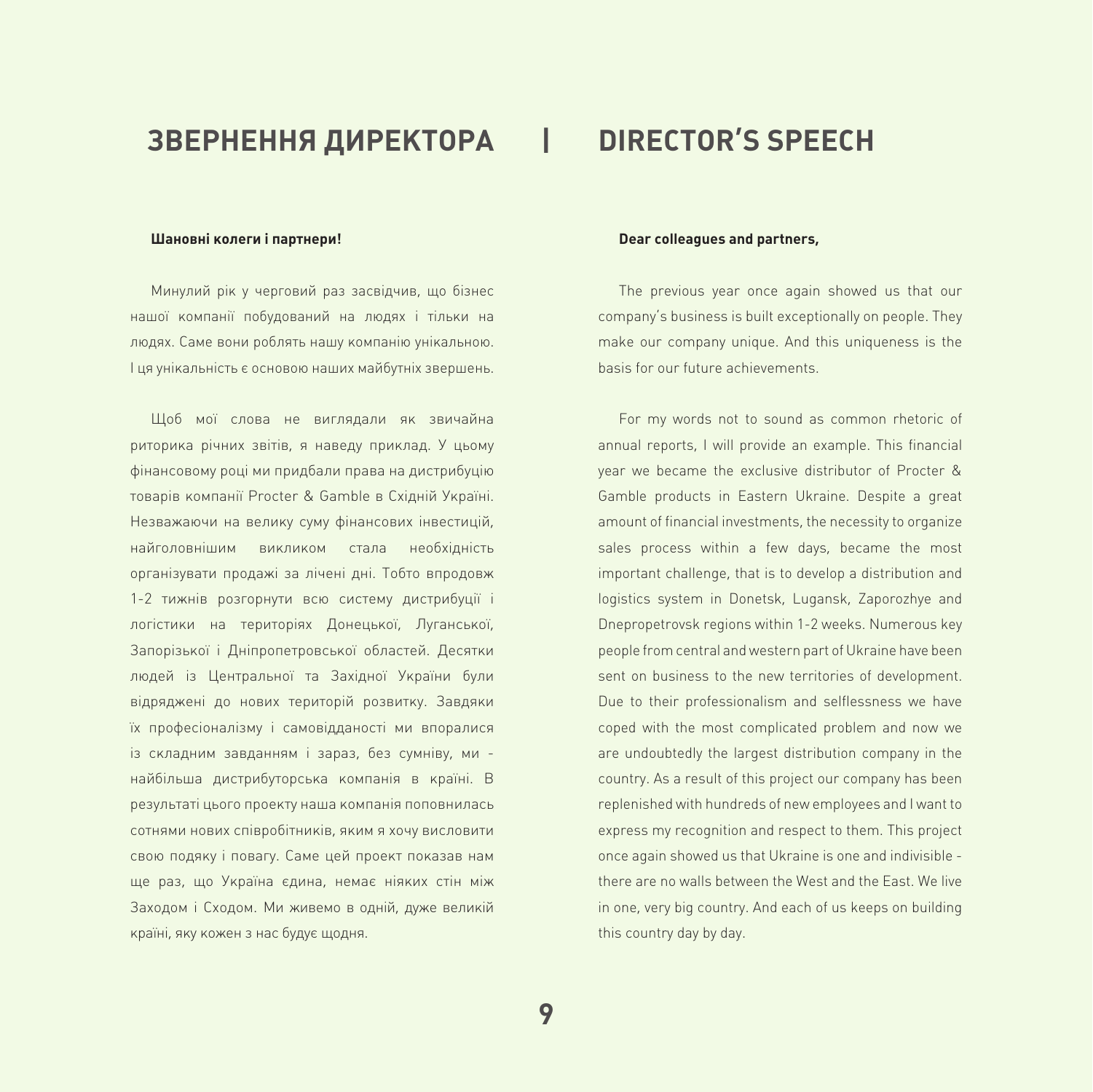## **| ЗВЕРНЕННЯ ДИРЕКТОРА DIRECTOR'S SPEECH**

Цього року ми витратили багато сил на різні ініціативи, спрямовані на розвиток наших людей. Невеликим прикладом можуть бути наші внутрішні аспеновські семінари, які заклали дуже довгострокові імпульси розвитку. Ми і далі сміливо експериментуватимемо, щоб наші співробітники могли повністю розкрити свої здібності і таланти в компанії. Саме це є нашим пріоритетним завданням, спрямованим на цілі компанії до 2020 року. Це довгий і складний шлях. Але у світі, де формальні фінансові механізми є причиною нових і нових потрясінь, саме люди є останнім оплотом, поверненням до витоків. Тому компанії, для яких головною цінністю є люди – і є компаніями 21 століття. І ми – серед них.

This year we've put many efforts on different initiatives directed at the development of our people. As a small example, our internal Aspen seminars, which have laid very long-term impulses of development can be cited. We will be continuing our further experiments so that our employees could completely open their abilities and talents in the company. This is our firstpriority problem directed on the aims of the company up to 2020. It is a long and difficult path. But in the world where faceless financial mechanisms cause more and more shockwaves, people are the last stronghold and return to the sources. Therefore the companies built on people are the companies of the 21st century. And we are among them.

З повагою, Директор АСНОВА ХОЛДИНГ Урфан Гулієв

Yours truly, Urfan Guliev, Director of ASNOVA HOLDING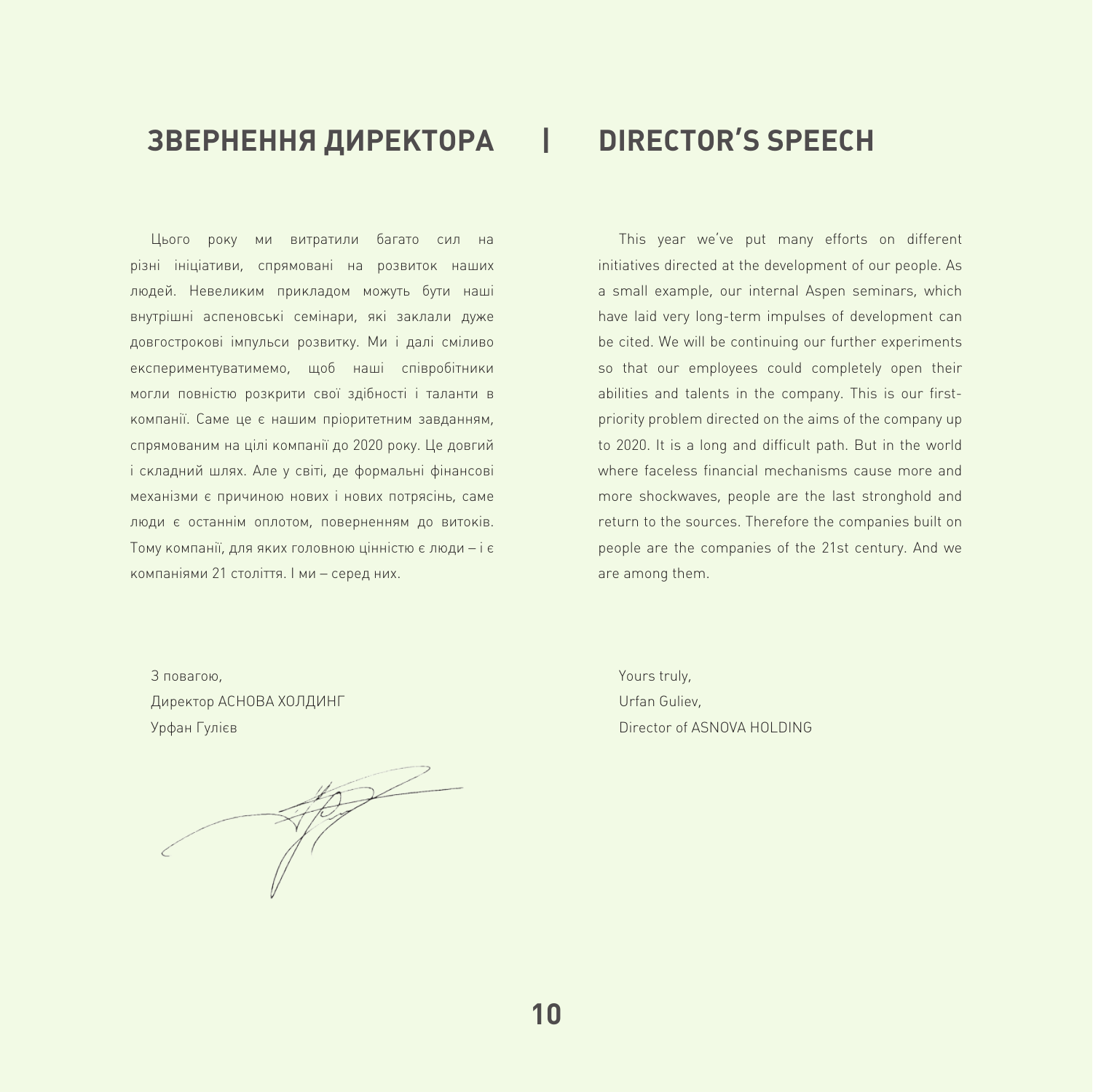## **| ОГЛЯД ДІЯЛЬНОСТІ ACTIVITY REVIEW**

### **Група компаній АСНОВА ХОЛДИНГ**

- Дистрибуція
- Логістика
- Роздрібна торгівля
- Нерухомість
- Девелопмент

## **На ринку України:** з 1992 року

### **Кількість працівників:** понад 5 000 осіб

**Партнери:** Procter&Gamble, IFC, B.Braun Medical Inc., BOURJOIS, Caparol Ukraine, Colin's, Danfoss, A.S.Watson, Danone, Ferrero, GlaxoSmithKline Healthcare, GLD, Henkel Bautechnik, Johnson & Johnson, Jungheinrich Lift Truck, Kraft Foods, Lager service, LTB, Lumene, Max Factor, Marks and Spencer, Nemiroff, Sally Hansen, SanInBev, SC Johnson, Schwarzkopf & Henkel, Sony, Ukrtrimax, Vivienne Sabo, Бюро Вин, Верес, ДЦ, КОСМО, КЗШВ, Холодний Яр, Чумак.

### **ASNOVA HOLDING group of companies**

- Distribution
- Logistics
- Retail
- Real estate
- Development

## **Ukrainian market** – since 1992

## **Number of employees** – about 5,000

**Partners:** Procter&Gamble, IFC, B.Braun Medical Inc., BOURJOIS, Caparol Ukraine, Colin's, Danfoss, A.S.Watson, Danone, DC, Ferrero, GlaxoSmithKline Healthcare, GLD, Henkel Bautechnik, Johnson & Johnson, Jungheinrich Lift Truck, Kraft Foods, Lager service, LTB, Lumene, Max Factor, Marks and Spencer, Nemiroff, Sally Hansen, SanInBev, SC Johnson, Schwarzkopf & Henkel, Sony, Ukrtrimax, Vivienne Sabo, Bureau of Wines, Veres, COSMO, KZSHV, Kholodnyi Yar, Chumak.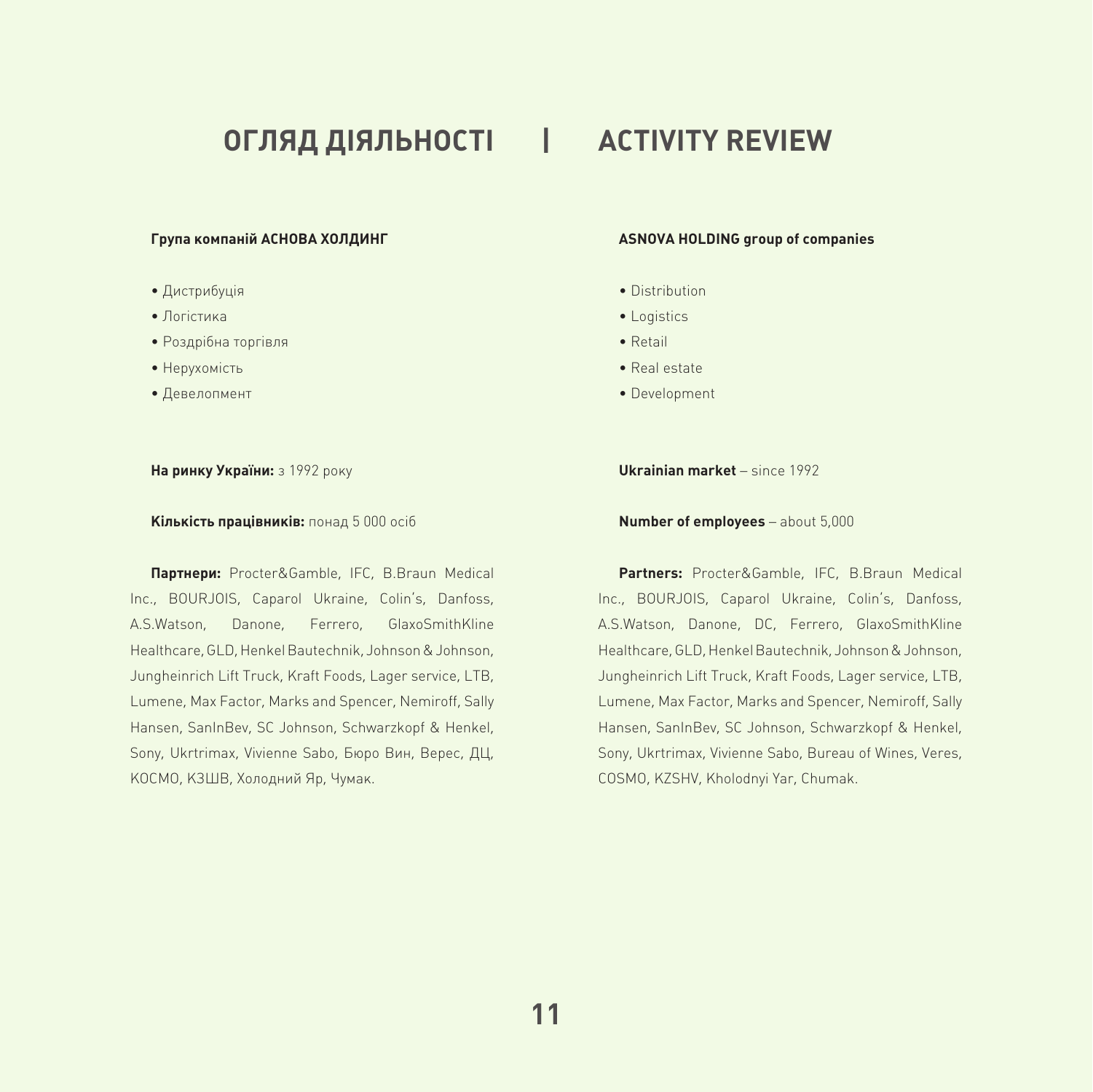## **БІЗНЕС-НАПРЯМКИ BUSINESS SECTORS**

## **Дистрибуція**

Клієнтська база непродуктового напрямку САВСЕРВІС обслуговує понад 12 000 клієнтів, що становить близько 20 000 торгових точок, з яких:

• напрямок Procter & Gamble обслуговує понад 11 000 клієнтів і 18 000 торгових точок

Клієнтська база продуктового напрямку САВСЕРВІС обслуговує понад 35 000 клієнтів, що становить близько 60 000 торгових точок, з яких:

• кондитерський напрямок - 33 000 клієнтів і 54 000 торгових точок

Клієнтська база компанії С.О.Т.Бі налічує більше 1 000 торгових точок

## **Логістика**

## Компанія КОМОРА-С Загальна площа складів - 82 000 м2 (склади, офіси

та мезоніни)

## **Distribution**

**|**

Client base of non-food distribution of SAVSERVICE covers more than 12,000 clients, which is about 20,000 delivery points, where:

• Procter & Gamble segment covers more than 11,000 clients and 18,000 delivery points

Clients base of SAVSERVICE food distribution covers more than 35,000 clients, which is more than 60,000 delivery points, where:

• Pastry segment – 33,000 clients (54,000 delivery points)

Clients base of S.О.Т.Bi covers over 1,000 delivery points

## **Logistics**

## KOMORA-S

Total space of operational area  $-$  82,000 m<sup>2</sup> (warehouses, offices and mezzanines)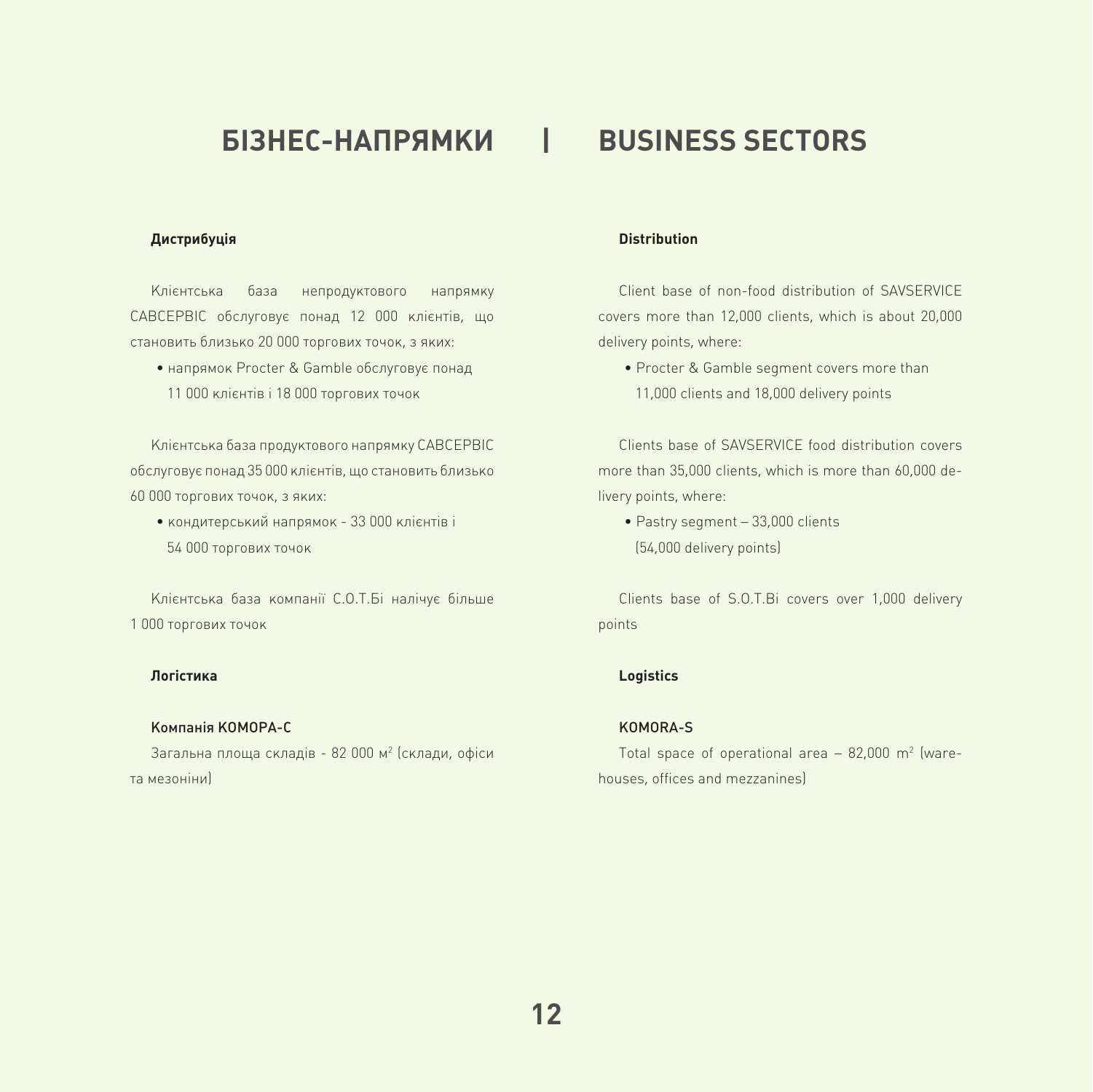## **БІЗНЕС-НАПРЯМКИ BUSINESS SECTORS**

## **Девелопмент. Нерухомість**

## ЛОГІСТИЧНИЙ ЦЕНТР КАЛИНІВКА

- Загальна площа складів 16 000 м<sup>2</sup>
- 83 000 м<sup>2</sup> відкритих майданчиків
- Власна залізнична колія
- Митний термінал
- Охорона, відеоспостереження

### Офісно-складський комплекс ЕСМА в м. Київ

- Офісні приміщення 6 200 м<sup>2</sup>
- Складські приміщення 25 000 м<sup>2</sup>
- Технологічні об'єкти для обслуговування комплексу - 2 600 м2
- Загальна площа земель 96 800 м<sup>2</sup>

### **Роздрібна торгівля**

ТС ПЛЮС налічує 7 продуктових магазинів, з яких

- 3 продуктових супермаркета
- 4 виномаркети
- Загальна торгівельна площа 2 000 м<sup>2</sup>

### **Development. Real estate**

## LOGISTIC CENTER KALYNIVKA

- Total storage area  $-16,000$  m<sup>2</sup>
- 83,000 m<sup>2</sup> of open space sites
- Own branch railway
- Customs terminal
- Security, video surveillance

## Office and warehouse complex ESМА in Kiev

- Office space  $-6,200$  m<sup>2</sup>
- Storage area  $-25,000$  m<sup>2</sup>
- Technologic objects for complex service  $-2,600$  m<sup>2</sup>
- Total land area  $-96,800$  m<sup>2</sup>

## **Retail**

TS PLUS. 7 food stores

- 3 food supermarkets
- 4 wine markets
- $\bullet$  Total space 2,000 m<sup>2</sup>

**|**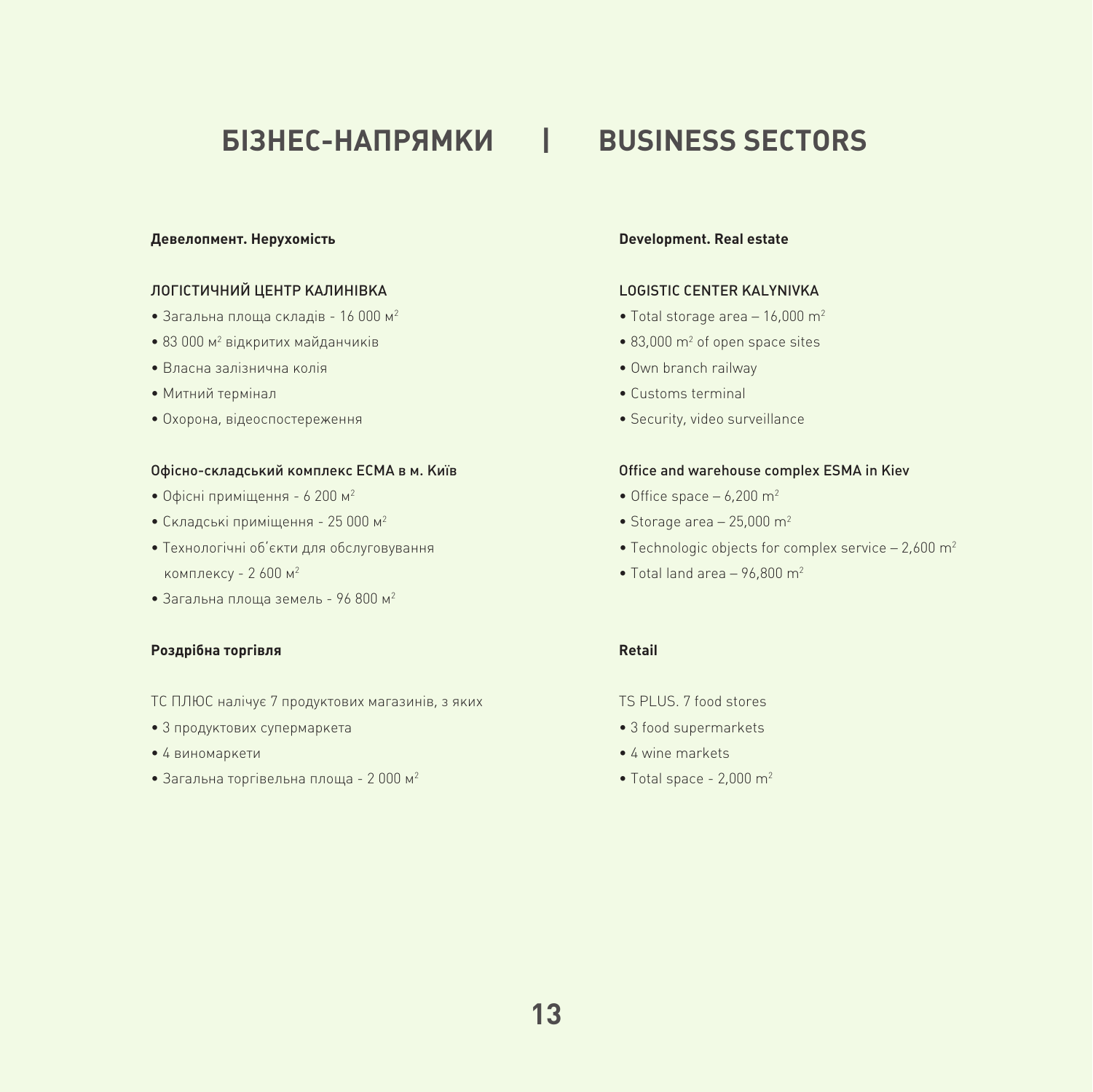## **ДЕЯКІ ПОДІЇ 2009-2010 рр. SOME EVENTS OF 2009-2010**

- Компанія САВСЕРВІС отримала кубок та звання «Кращий постачальник Procter & Gamble у Східній Європі 2009-2010».
- Компанія КОМОРА-С пройшла черговий сертифікаційний аудит на відповідність до вимог оновлених міжнародних стандартів ISO 9001:2008, ISO 14001:2004, OHSAS 18001:2007.
- Компанія САВСЕРВІС-МОВА увійшла до ТОП-5 дистрибуторів компанії Nestle.
- Компанія САВСЕРВІС отримала низку перемог, посівши перші місця в наступних номінаціях:
	- Кращий фінансовий департамент дистрибутора Procter & Gamble,
	- Кращий логістичний департамент дистрибутора Procter & Gamble,
	- Кращий HR-департамент дистрибутора Procter & Gamble.
- Початок роботи другого спеціалізованого складу компанії КОМОРА-С, що має ліцензію на зберігання фармацевтичних препаратів.
- Компанія ТС ПЛЮС відкрила 4 виномаркети Wine Time.

- SAVSERVICE won the cup and title "Best Procter & Gamble supplier in Eastern Europe 2009-2010".
- KOMORA-S passed the next certified audit on meeting the requirements of updated international standards ISO 9001:2008, ISO 14001:2004, OHSAS 18001:2007.
- SAVSERVICE-MOVA entered the TOP 5 of Nestle distributors.
- SAVSERVICE won a number of victories, having taken first place in the following nominations:
	- The best financial department of Procter & Gamble distributor
	- The best logistic department of Procter & Gamble distributor
	- The best HR-department of Procter & Gamble distributor.
- Second specialized warehouse of KOMORA-S, having the licence for storage of pharmaceutical medications, was put into operation.
- TS PLUS opened 4 wine markets "Wine Time".

**|**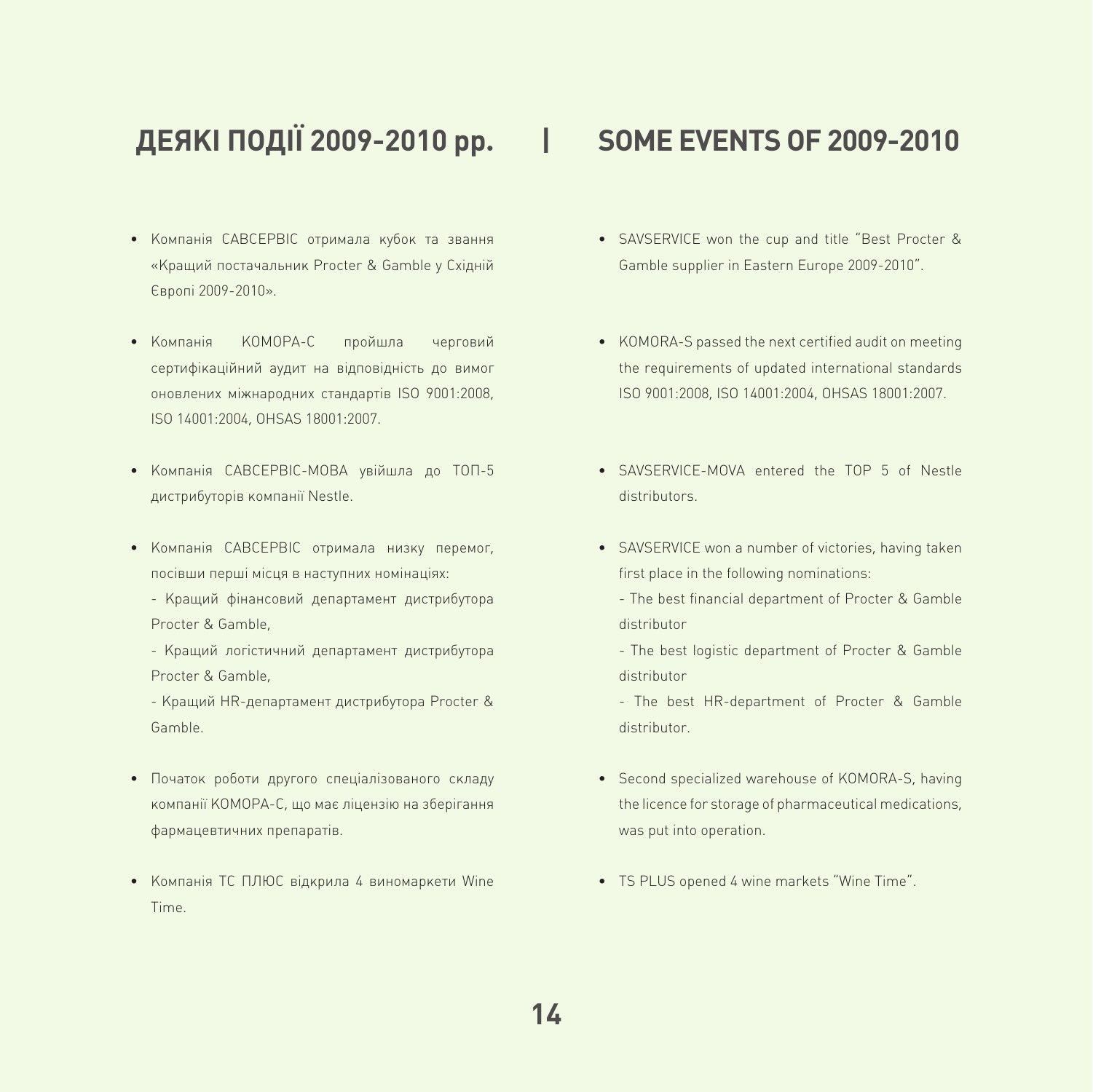## **ДЕЯКІ ПОДІЇ 2009-2010 рр. | SOME EVENTS OF 2009-2010**

- ЛОГІСТИЧНИЙ ЦЕНТР КАЛИНІВКА здав в експлуатацію 45 000 м<sup>2</sup> майданчиків для відкритого зберігання автомобілів та вантажів.
- ЛОГІСТИЧНИЙ ЦЕНТР КАЛИНІВКА відзначений державою як лідер 2010 року у своїй галузі в Київській обл., посівши друге місце відразу в двох рейтингах - Національному бізнес-рейтингу та Міжнародному економічному рейтингу «Ліга кращих».
- Замовникам транспортних послуг компанії КОМОРА-С надана можливість відстеження виконання транспортних замовлень в режимі «онлайн» за допомогою інтернет-порталу компанії.
- Компанія КОМОРА-С нагороджена почесною відзнакою «Pinnacle Award» компанії Procter & Gamble.
- АСНОВА ХОЛДИНГ підписала контракт про продаж акцій компанії «ДЦ Україна» (власник торговельної мережі «ДЦ»). Партнером угоди та власником всього пакету акцій стала компанія A. S. Watson Group.
- Розширення бізнесу непродуктової дистрибуції компанії САВСЕРВІС на територію Східної України та створення підприємства ТОВ «САВСЕРВІС СХІД».

- LOGISTIC CENTRE KALYNIVKA put in operation  $45,000$  m<sup>2</sup> of open space sites for cars and cargo storage.
- LOGISTIC CENTER KALYNIVKA was marked by the State as the branch leader in Kiev region in 2010, and ranked second place in two ratings simultaneously - National Business Rating and International Economic Rating "League of the best".
- Transport services clients of KOMORA-S have the possibility of tracking the transport orders performance in "online" mode through the company's Internet portal.
- Procter & Gamble awarded KOMORA-S with insignia "Pinnacle Award".
- ASNOVA HOLDING signed a contract about the sale of "DC Ukraine" shares (proprietor of trade network "DC"). A. S. Watson Group became partner of the agreement and proprietor of all shares.
- Expansion of SAVSERVICE non-food distribution to the East of Ukraine and creation of a new enterprise SAVSERVICE SKHID LLC.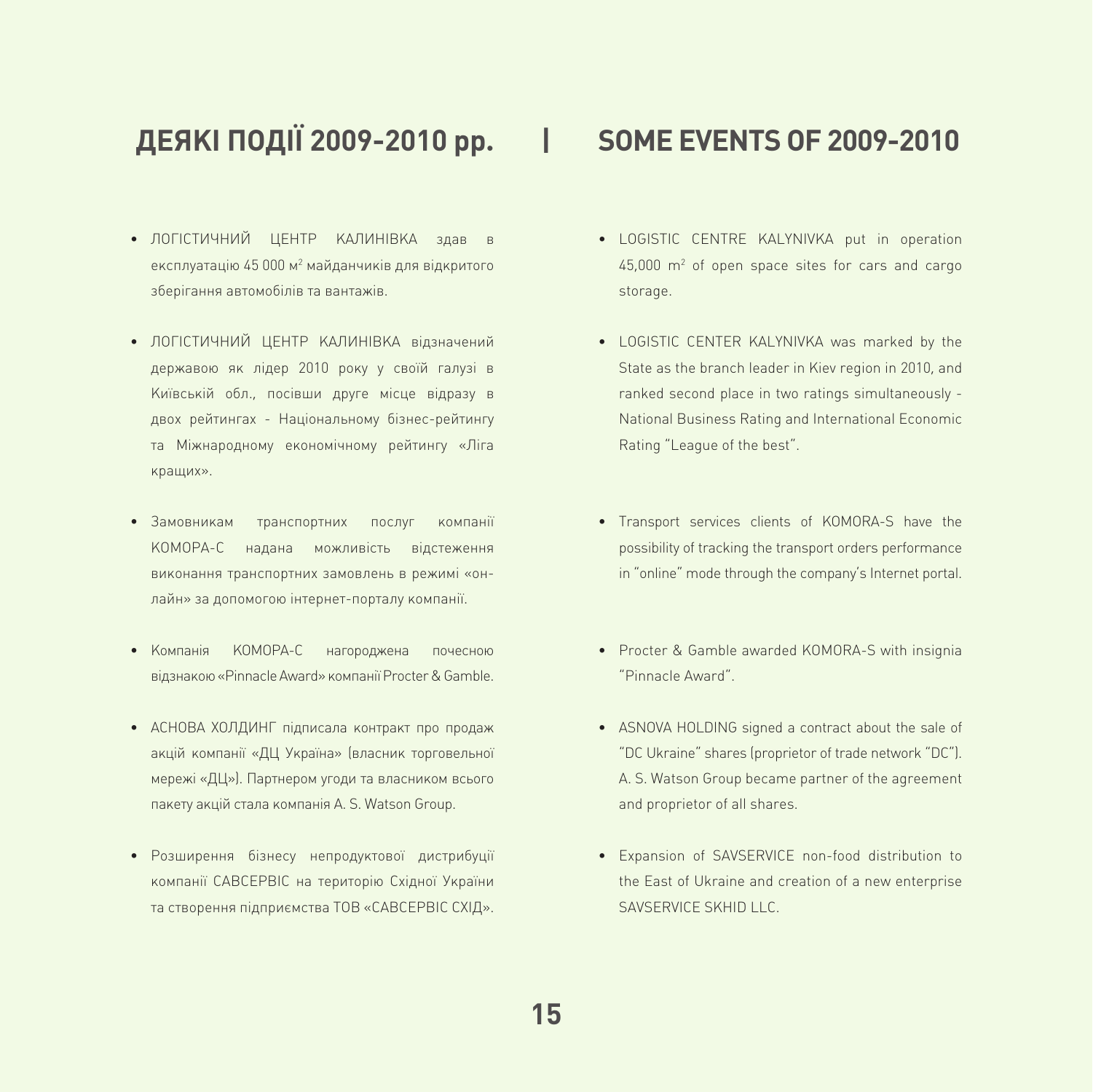## **ДЕЯКІ ПОДІЇ 2009-2010 рр. SOME EVENTS OF 2009-2010**

- Компанія КОМОРА-С перемогла у тендерах на надання логістичних послуг для компаній Данфосс, Colin's, Хенкель Україна, Sony.
- Компанія КОМОРА-С двічі відзначена у рейтингу Logistics Award Ukraine – 2010: Кращий логістичний провайдер та Кращий складський оператор.
- Компанія С.О.Т.Бі стала офіційним ексклюзивним дистрибутором швейцарської торгової марки Vivienne Sabo.
- Компанія КОМОРА-С розпочала надання послуг з обробки вантажів, що надходять залізничним транспортом. Реалізація проекту стала можливою завдяки реконструкції залізничної гілки на базі ЛОГІСТИЧНОГО ЦЕНТРУ КАЛИНІВКА.
- Компанія ЕСМА підписала договір оренди складських приміщень площею 11 350 м<sup>2</sup> з компанією ЮГ-КОНТРАКТ.
- Компанія САВСЕРВІС-МОВА вивела на український ринок під власною торговою маркою коньяк Le Sage, вироблений за концепцією і під патронажем Tessendier & Fils (провінція Коньяк, Франція).

- KOMORA-S won a bid for granting of logistic services to Danfoss, Colin's, Henkel Ukraine, Sony.
- KOMORA-S became the winner of a rating "Logistics Award Ukraine - 2010" in two nominations: The best logistic provider and The best warehouse operator.
- S.O.T.Bi became an official exclusive distributor of Swiss trade mark Vivienne Sabo.
- KOMORA-S started granting of cargo handling services of the goods arriving by railway transport. Project realization became possible owing to branch line reconstruction on the basis of LOGISTIC CENTER KALYNIVKA.
- ESMA signed a rental contract with YUG-CONTRACT of 11,350 m<sup>2</sup> for the warehousing.
- SAVSERVICE-MOVA launched its own trade mark of Ukrainian cognac Le Sage, produced under the control and direction of Tessendier and Fils (Cognac province, France).

**|**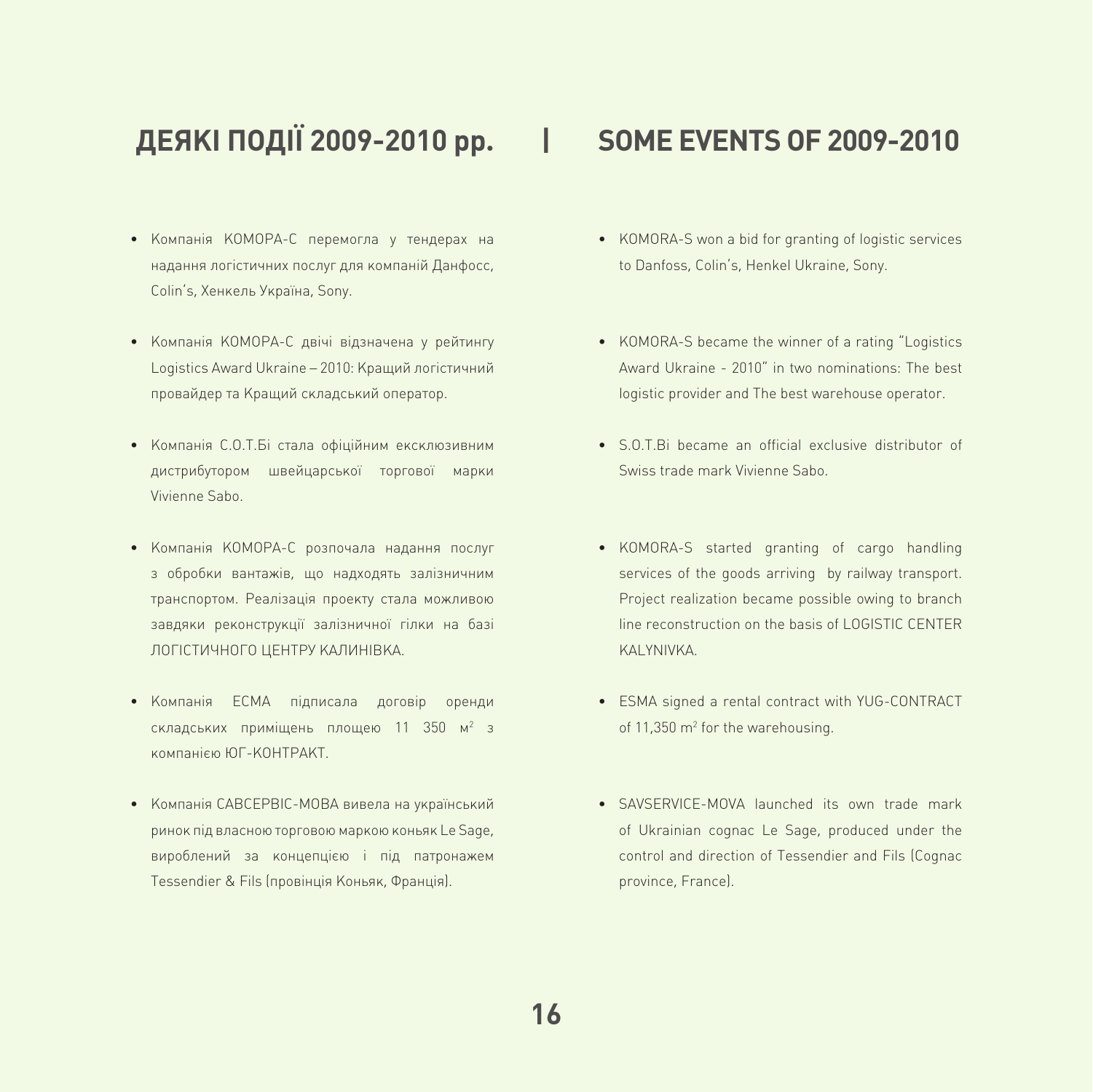# **КАПІТАЛ ТА ПРИБУТОК**

# **EQUITY AND PROFIT**

Фінансовий рік групи починається 01.07 і закінчується 30.06 кожного року Financial year of the group begins on 01.07 and finishes on 30.06 of each year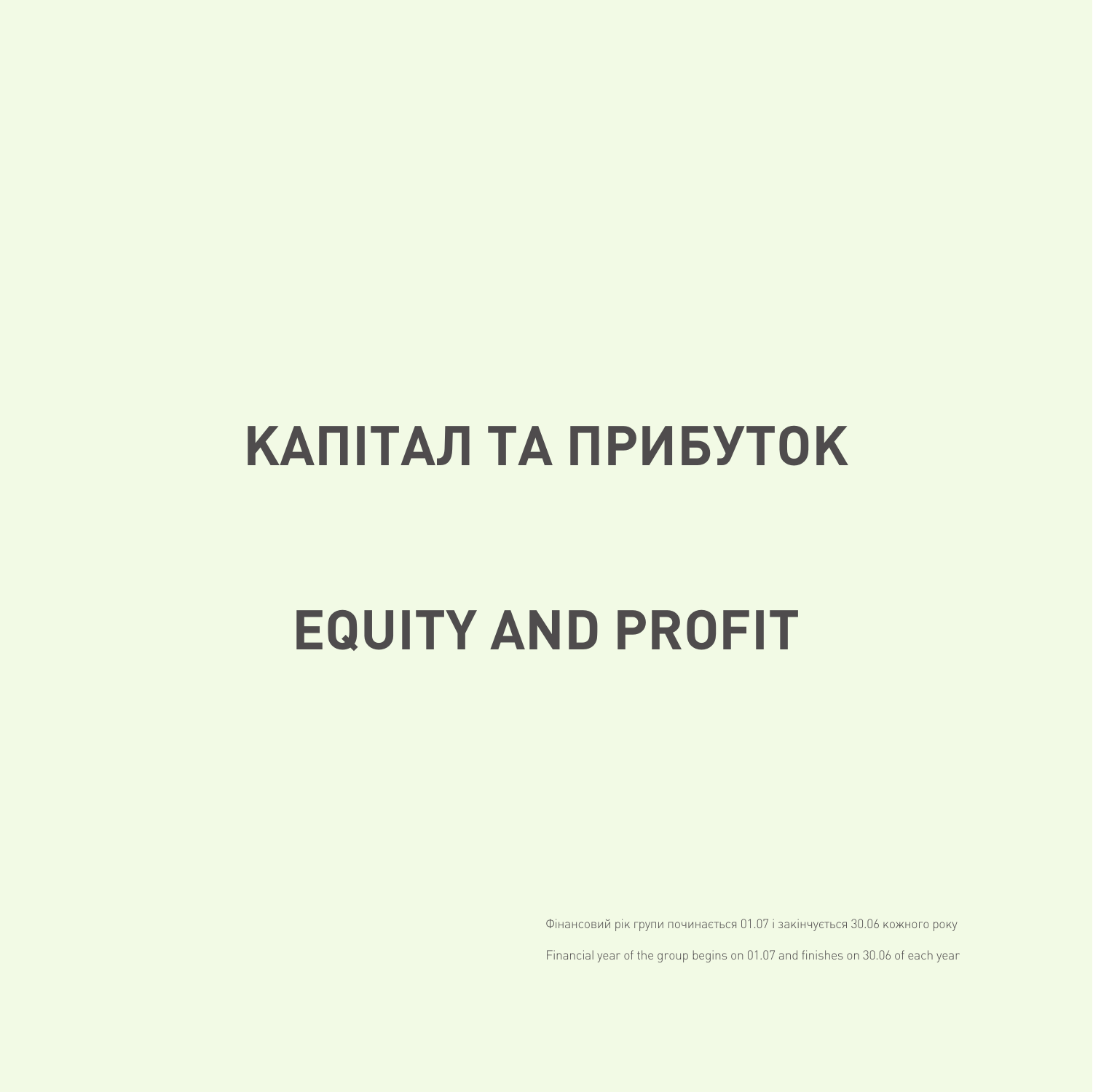## **| КАПІТАЛ ТА ПРИБУТОК EQUITY AND PROFIT**

## **КАПІТАЛ та ПРИБУТОК групи компаній АСНОВА**

**(в тисячах українських гривень)**

|                                                                 | 2010      | 2009      |
|-----------------------------------------------------------------|-----------|-----------|
|                                                                 |           |           |
| <b>АКТИВИ</b>                                                   |           |           |
| ОБОРОТНІ АКТИВИ                                                 | 692 168   | 351 564   |
| НЕОБОРОТНІ АКТИВИ                                               | 288 646   | 438 920   |
|                                                                 |           |           |
| <b>ВСЬОГО АКТИВІВ</b>                                           | 980814    | 790 484   |
|                                                                 |           |           |
| ВЛАСНИЙ КАПІТАЛ ТА ЗОБОВ'ЯЗАННЯ                                 |           |           |
| КОРОТКОСТРОКОВІ ЗОБОВ'ЯЗАННЯ                                    | 424 012   | 225 750   |
| ДОВГОСТРОКОВІ ЗОБОВ'ЯЗАННЯ                                      | 37 0 21   | 61094     |
| ВСЬОГО ЗОБОВ'ЯЗАНЬ                                              | 461033    | 286 844   |
|                                                                 |           |           |
| ВЛАСНИЙ КАПІТАЛ                                                 |           |           |
| Власний капітал, який належить акціонерам Материнської компанії | 505 678   | 488 649   |
| Неконтрольовані частки                                          | 14 103    | 14 9 9 1  |
| ВСЬОГО ВЛАСНОГО КАПІТАЛУ                                        | 519781    | 503 640   |
|                                                                 |           |           |
| ВСЬОГО ВЛАСНОГО КАПІТАЛУ ТА ЗОБОВ'ЯЗАНЬ                         | 980814    | 790 484   |
|                                                                 |           |           |
| ДОХІД ВІД РЕАЛІЗАЦІЇ                                            | 3 132 687 | 2 668 354 |
|                                                                 |           |           |
| ПРИБУТОК ВІД ОПЕРАЦІЙНОЇ ДІЯЛЬНОСТІ                             | 118 330   | 132 985   |
| ПРИБУТОК ДО ОПОДАТКУВАННЯ                                       | 251 900   | 134 715   |
| ПРИБУТОК ЗА РІК                                                 | 223079    | 110 406   |
|                                                                 |           |           |
| ВСЬОГО СУКУПНИХ ДОХОДІВ ЗА РІК                                  | 217086    | 77984     |
|                                                                 |           |           |
| Прибуток за рік, який належить:                                 |           |           |
| Акціонерам Материнської компанії                                | 220 598   | 112 148   |
| Неконтрольованим часткам                                        | 2 4 8 1   | $-1742$   |
|                                                                 |           |           |
| Всього сукупних доходів, які належать:                          |           |           |
| Акціонерам Материнської компанії                                | 215 291   | 83 334    |
| Неконтрольованим часткам                                        | 1795      | $-5350$   |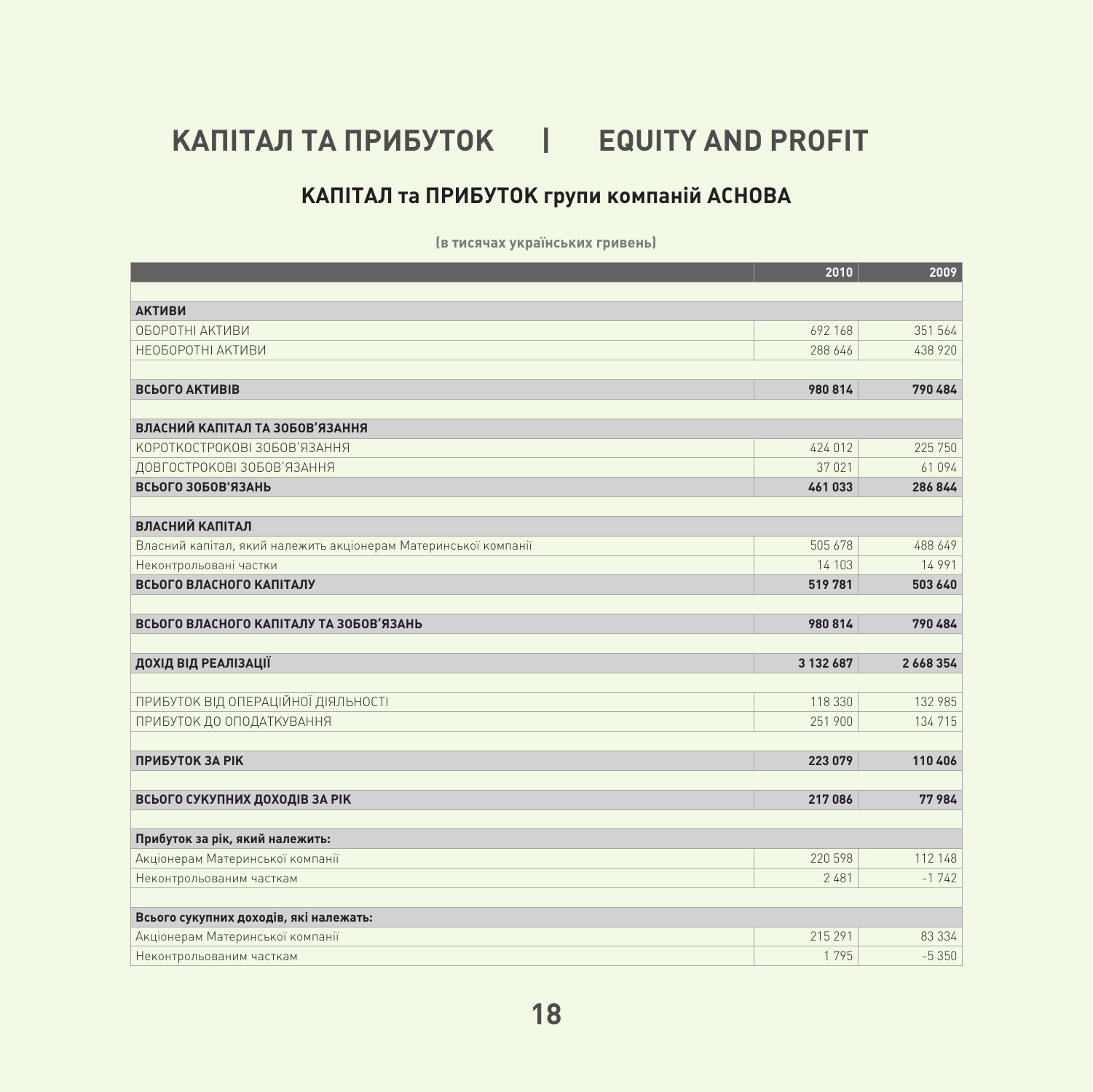## **| КАПІТАЛ ТА ПРИБУТОК EQUITY AND PROFIT**

## **ASNOVA HOLDING group EQUITY and PROFIT**

**(in Ukrainian Hryvnias and in thousands)**

|                                                   | 2010      | 2009      |
|---------------------------------------------------|-----------|-----------|
|                                                   |           |           |
| <b>ASSETS</b>                                     |           |           |
| <b>CURRENT ASSETS</b>                             | 692 168   | 351 564   |
| NON-CURRENT ASSETS                                | 288 646   | 438 920   |
|                                                   |           |           |
| <b>TOTAL ASSETS</b>                               | 980814    | 790 484   |
|                                                   |           |           |
| <b>EQUITY AND LIABILITIES</b>                     |           |           |
| <b>CURRENT LIABILITIES</b>                        | 424 012   | 225 750   |
| NON-CURRENT LIABILITIES                           | 37 0 21   | 61094     |
| <b>TOTAL LIABILITIES</b>                          | 461033    | 286 844   |
|                                                   |           |           |
| <b>EQUITY</b>                                     |           |           |
| Equity attributable to shareholders of the Parent | 505 678   | 488 649   |
| Non-controlling interests                         | 14 103    | 14 9 9 1  |
| <b>TOTAL EQUITY</b>                               | 519781    | 503 640   |
|                                                   |           |           |
| <b>TOTAL EQUITY AND LIABILITIES</b>               | 980814    | 790 484   |
|                                                   |           |           |
| <b>REVENUE</b>                                    | 3 132 687 | 2 668 354 |
|                                                   |           |           |
| PROFIT FROM OPERATIONS                            | 118 330   | 132 985   |
| PROFIT BEFORE TAX                                 | 251 900   | 134 715   |
|                                                   |           |           |
| PROFIT FOR THE YEAR                               | 223079    | 110 406   |
|                                                   |           |           |
| TOTAL COMPREHENSIVE INCOME FOR THE YEAR           | 217086    | 77984     |
|                                                   |           |           |
| Profit for the year attributable to:              |           |           |
| Equity holders of the Parent                      | 220 598   | 112 148   |
| Non-controlling interests                         | 2 4 8 1   | $-1742$   |
|                                                   |           |           |
| Total comprehensive income attributable to:       |           |           |
| Equity holders of the Parent                      | 215 291   | 83 334    |
| Non-controlling interests                         | 1795      | $-5350$   |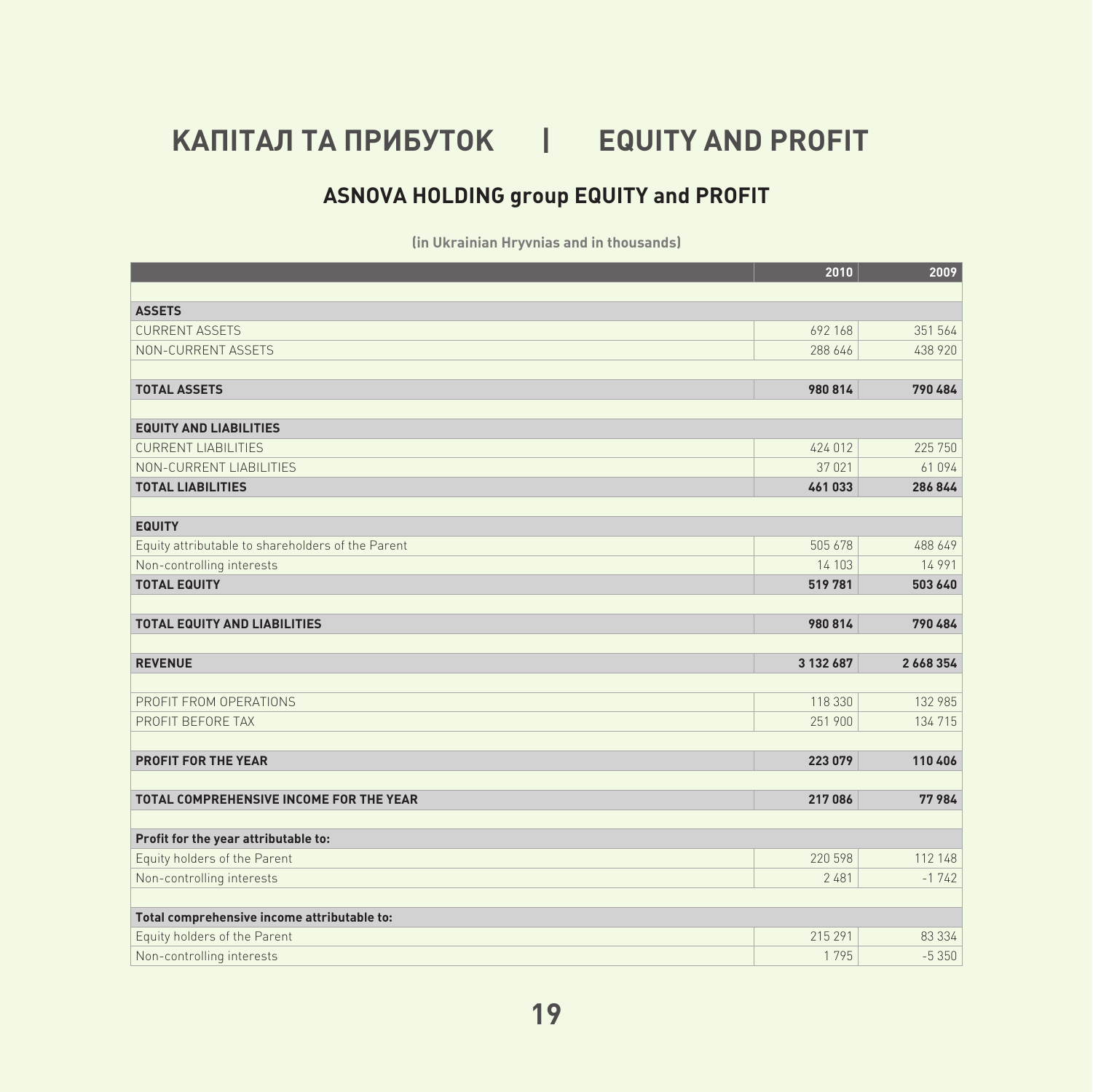## **КОНТАКТИ | CONTACTS**

| Адреса:    | Україна, 03115, м. Київ, вул. Миколи Краснова, 27 |
|------------|---------------------------------------------------|
| Тел./факс: | (044) 490 9774, 490 9770                          |
| E-mail:    | info@asnova.com                                   |
| Web-site:  | http://www.asnova.com                             |

| Address:   | 27 Krasnova Street, Kyiv, Ukraine, 03115 |
|------------|------------------------------------------|
| Phone/fax: | (044) 490 9774, 490 9770                 |
| E-mail:    | info@asnova.com                          |
| Web-site:  | http://www.asnova.com                    |